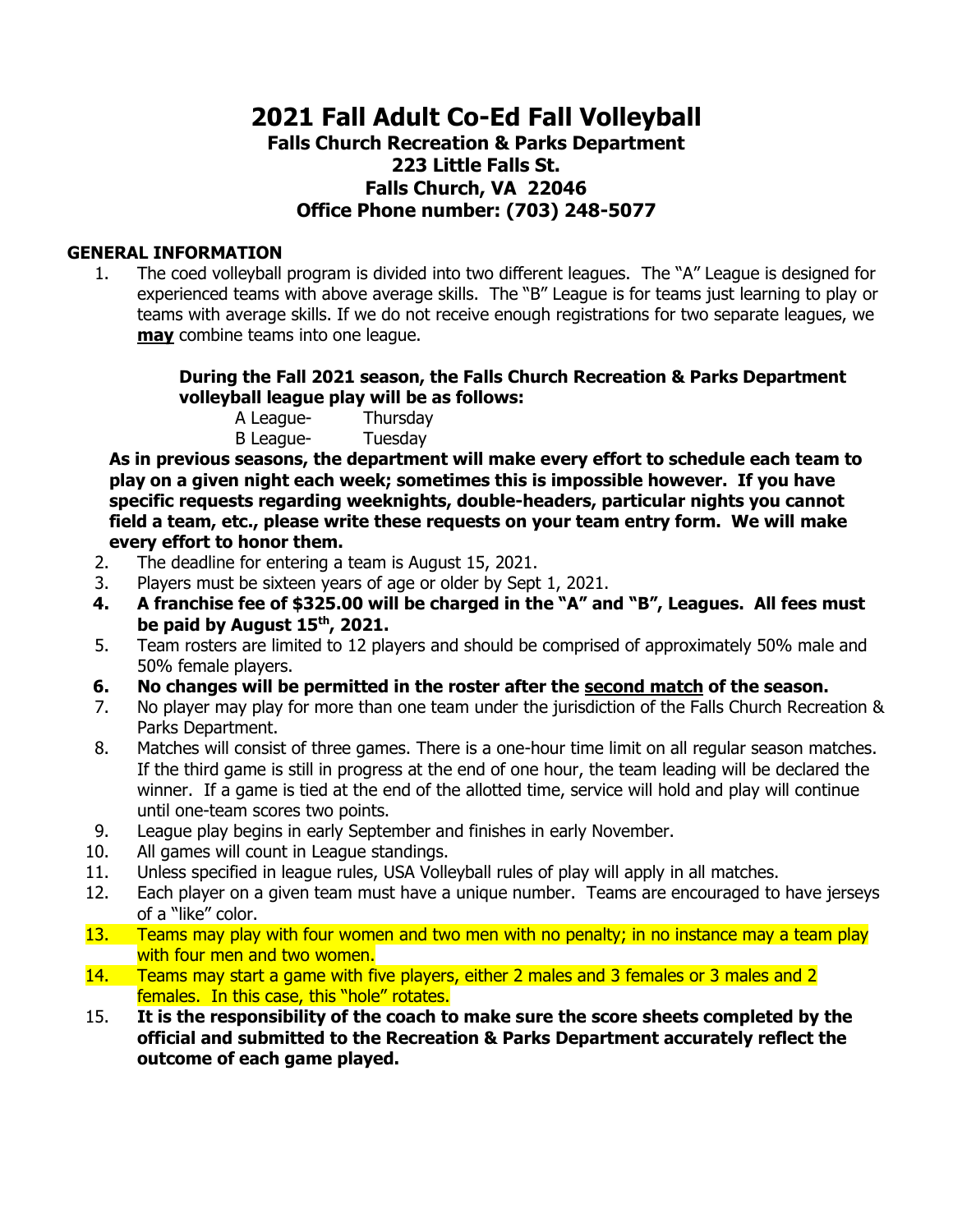- 16. A ten-minute grace period from the regularly scheduled starting time shall be permitted in order to assemble the required number of players. (The ten-minute grace period applies to the first game only. A five-minute grace period will apply to the second and third games. At the end of twenty minutes the entire match will be forfeited.)
- 17. Line- up cards and score sheets will be used for all matches.
- 18. Teams forfeiting more than six games will automatically be dropped from the league. No refunds will be given.
- 19. In the event of ties records, at the conclusion of the regular season, the tie-breaker will be headto-head matchups (or in the case of a 3-way tie, seedings will be drawn at random). If teams are tied and not all teams will make the tournament, a play-off match will be held to determine who qualifies for the tournament**. Under no circumstances will point differentials be used to determine seedings or who makes the tournament.**
- 20. For further information, please contact Jimmy Ruby at (703) 248-5027.

# **CONDUCT REGULATIONS**

### **Coaches, managers, players shall not:**

- 1. At any time lay a hand upon or shove an official, facility supervisor or scorekeeper. **Penalty:**  suspension from all sport activities sponsored by the Falls Church Recreation and Parks Department for a period of two years.
- 2. At any time dispute an official's decision or make an abusive verbal attack upon any official, facility supervisor, scorekeeper, player or spectator. **Penalty:** Warning by official and/or ejection from the game. If ejected, the person is suspended from the next game his/her team plays.
- 3. At any time be found guilty of gross misconduct. **Penalty:** Will be suspended for the remainder of the season and no refund on the fees will be given.
- 4. At any time refuse to abide by an official's decision. **Penalty:** Ejection from game and suspension from the league until his/her case has been reviewed. Probationary reinstatement is possible.
- 5. Any coach, manager or player who is ejected from the game is automatically suspended from the next game his/her team plays. A second offense by the same person will result in additional disciplinary action as directed by the league. This rule is not subject to protest or review.
- 6. Any coach, manager or player who is placed on probationary status and is reported again for violating the "Code of Conduct" or league rules will be given a minimum penalty of suspension for the remainder of the season.
- 7. Teams are responsible for the conduct of their spectators. Failure to attempt to control disruptive spectators may result in forfeiture to the opposing team.
- 8. Smoking is prohibited in all school/public grounds (indoors and outdoors)
- 9. No food or beverages (except water) are allowed in the gyms. Please no Gatorade!